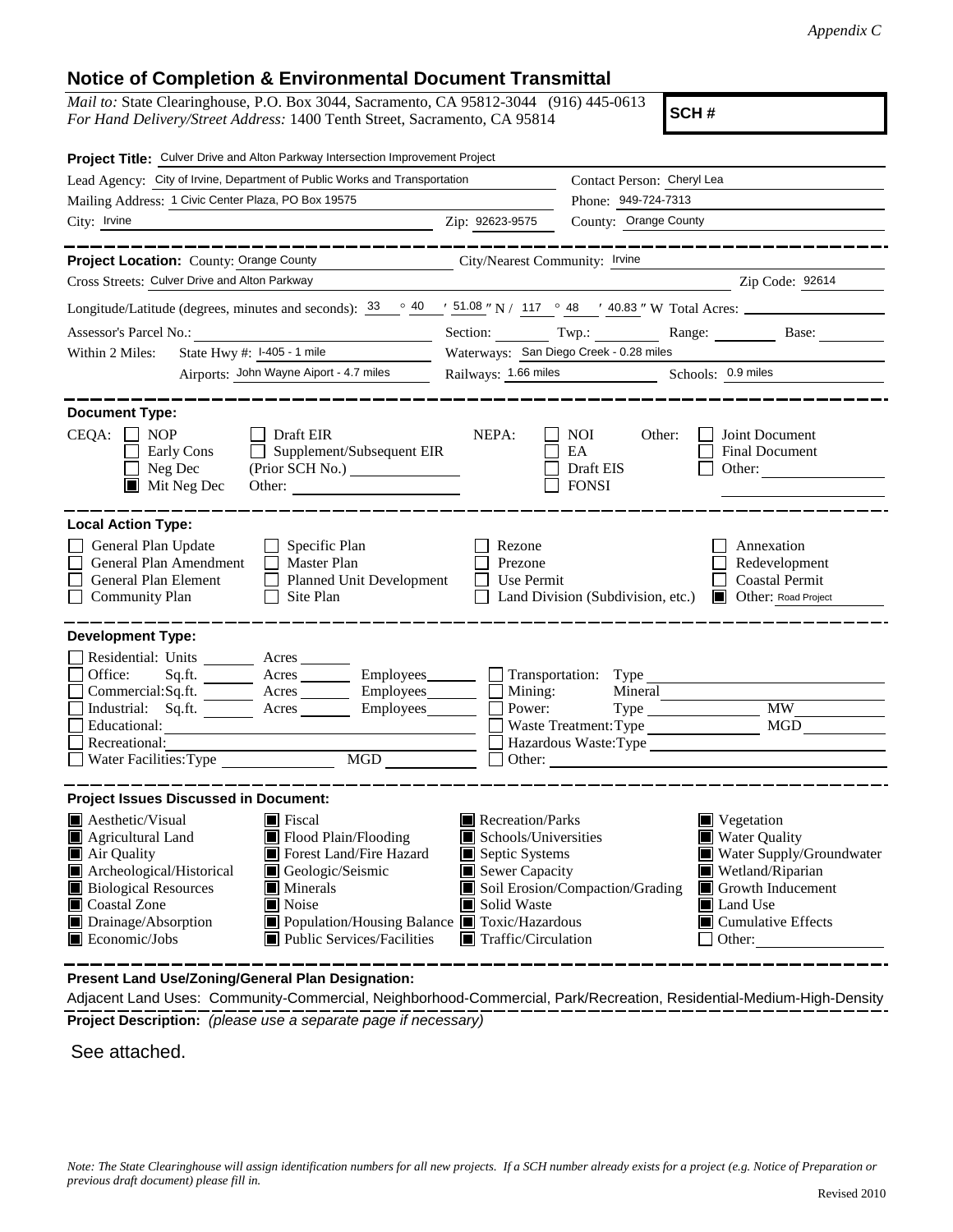## **Reviewing Agencies Checklist**<br>Lead Agencies may recommend State Cl

|                                                                                                                         | Lead Agencies may recommend State Clearinghouse distribution by marking agencies below with and "X".<br>If you have already sent your document to the agency please denote that with an "S". |                                                                      |  |
|-------------------------------------------------------------------------------------------------------------------------|----------------------------------------------------------------------------------------------------------------------------------------------------------------------------------------------|----------------------------------------------------------------------|--|
|                                                                                                                         | Air Resources Board                                                                                                                                                                          | Office of Historic Preservation                                      |  |
|                                                                                                                         | Boating & Waterways, Department of                                                                                                                                                           | Office of Public School Construction                                 |  |
|                                                                                                                         | California Emergency Management Agency                                                                                                                                                       | Parks & Recreation, Department of                                    |  |
|                                                                                                                         | California Highway Patrol                                                                                                                                                                    | Pesticide Regulation, Department of                                  |  |
| $x \sim$                                                                                                                | Caltrans District # 12                                                                                                                                                                       | <b>Public Utilities Commission</b>                                   |  |
|                                                                                                                         | <b>Caltrans Division of Aeronautics</b>                                                                                                                                                      | Regional WQCB # 8                                                    |  |
|                                                                                                                         | <b>Caltrans Planning</b>                                                                                                                                                                     | <b>Resources Agency</b>                                              |  |
|                                                                                                                         | Central Valley Flood Protection Board                                                                                                                                                        | Resources Recycling and Recovery, Department of                      |  |
|                                                                                                                         | Coachella Valley Mtns. Conservancy                                                                                                                                                           | S.F. Bay Conservation & Development Comm.                            |  |
|                                                                                                                         | <b>Coastal Commission</b>                                                                                                                                                                    | San Gabriel & Lower L.A. Rivers & Mtns. Conservancy                  |  |
|                                                                                                                         | Colorado River Board                                                                                                                                                                         | San Joaquin River Conservancy                                        |  |
|                                                                                                                         | Conservation, Department of                                                                                                                                                                  | Santa Monica Mtns. Conservancy                                       |  |
|                                                                                                                         | Corrections, Department of                                                                                                                                                                   | <b>State Lands Commission</b>                                        |  |
|                                                                                                                         | <b>Delta Protection Commission</b>                                                                                                                                                           | <b>SWRCB: Clean Water Grants</b>                                     |  |
|                                                                                                                         | Education, Department of                                                                                                                                                                     | <b>SWRCB: Water Quality</b>                                          |  |
|                                                                                                                         | <b>Energy Commission</b>                                                                                                                                                                     | <b>SWRCB: Water Rights</b>                                           |  |
| $\mathsf{X}$                                                                                                            | Fish & Game Region # 5                                                                                                                                                                       | Tahoe Regional Planning Agency                                       |  |
|                                                                                                                         | Food & Agriculture, Department of                                                                                                                                                            | Toxic Substances Control, Department of                              |  |
|                                                                                                                         | Forestry and Fire Protection, Department of                                                                                                                                                  | Water Resources, Department of                                       |  |
|                                                                                                                         | General Services, Department of                                                                                                                                                              |                                                                      |  |
|                                                                                                                         | Health Services, Department of                                                                                                                                                               |                                                                      |  |
|                                                                                                                         | Housing & Community Development                                                                                                                                                              |                                                                      |  |
| $X \sim$                                                                                                                | Native American Heritage Commission                                                                                                                                                          |                                                                      |  |
| Local Public Review Period (to be filled in by lead agency)<br>Starting Date July 2, 2020<br>Ending Date August 1, 2020 |                                                                                                                                                                                              |                                                                      |  |
|                                                                                                                         | Lead Agency (Complete if applicable):                                                                                                                                                        |                                                                      |  |
| Consulting Firm: Stantec Consulting Services                                                                            |                                                                                                                                                                                              | Applicant: City of Irvine - Dept. of Public Works and Transportation |  |
| Address: 38 Technology Drive                                                                                            |                                                                                                                                                                                              | Address: 1 Civic Center Plaza, PO Box 19575                          |  |
| City/State/Zip: Irvine, CA 92618-5312                                                                                   |                                                                                                                                                                                              | City/State/Zip: Irvine, CA 92623-9575                                |  |
| Contact: Gilberto Ruiz, Principal Environmental Planner                                                                 |                                                                                                                                                                                              | Phone: 949-724-6000                                                  |  |
|                                                                                                                         | Phone: 213-269-4200                                                                                                                                                                          |                                                                      |  |
|                                                                                                                         | <b>Signature of Lead Agency Representative:</b>                                                                                                                                              | lys team<br>Date: 7/2/2020                                           |  |

Authority cited: Section 21083, Public Resources Code. Reference: Section 21161, Public Resources Code.